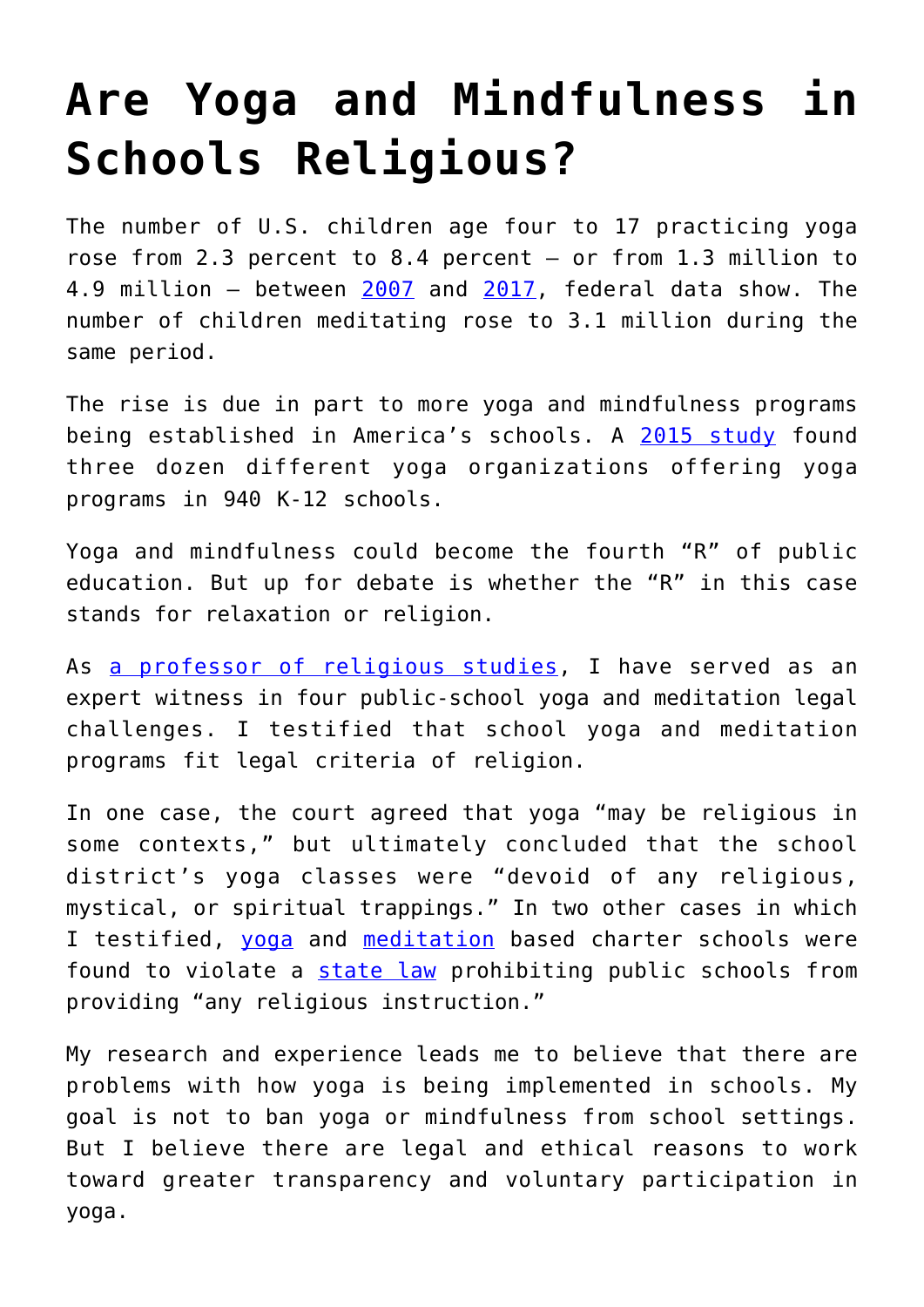## **A question of religion**

Although many Americans believe that yoga and mindfulness aren't religious, [not everyone accepts](https://www.theatlantic.com/education/archive/2018/09/why-schools-are-banning-yoga/570904/) that the practices are completely secular.

My new book, "[Debating Yoga and Mindfulness in Public Schools:](https://www.uncpress.org/book/9781469648484/debating-yoga-and-mindfulness-in-public-schools/) [Reforming Secular Education or Reestablishing Religion?"](https://www.uncpress.org/book/9781469648484/debating-yoga-and-mindfulness-in-public-schools/) examines these issues. The book argues that integrating yoga and mindfulness into public schools could violate laws against government establishment of religion.

The Yoga Alliance, an organization that purports to be the the "largest nonprofit association representing the yoga community," argued in 2014 that DC yoga studios should be exempt from [sales tax](https://www.yogaalliance.org/the_dc_yoga_tax_isnt_really_a_yoga_tax) because the purpose of yoga is "spiritual rather than fitness." However, when [parents sued](https://caselaw.findlaw.com/ca-court-of-appeal/1696669.html) a California school district in 2013 alleging that its yoga program violates the prohibition against the state establishment of religion, the Yoga Alliance rebutted that yoga is exercise and "not religious." Thus, the Yoga Alliance seems to take the position that yoga is spiritual but not religious. Courts have not, however, made this distinction.

In some legal cases the courts have concluded that yoga and meditation are religious practices. A 1988 Arkansas case known as Powell v. Perry, for instance, concluded that "[yoga is a](https://yogaencinitasstudents.files.wordpress.com/2014/09/yesyogarb.pdf) [method of practicing Hinduism](https://yogaencinitasstudents.files.wordpress.com/2014/09/yesyogarb.pdf)." The 1995 [Self-Realization](https://caselaw.findlaw.com/us-9th-circuit/1224987.html) [Fellowship Church v. Ananda Church of Self Realization](https://caselaw.findlaw.com/us-9th-circuit/1224987.html) case classified the "Hindu-Yoga spiritual tradition" as a "religious tradition."

The [1979 Malnak v. Yogi](https://casetext.com/case/malnak-v-yogi) case defined Transcendental Meditation as a "religion" and therefore ruled that an elective high school Transcendental Meditation class was unconstitutional.

The Supreme Court has ruled repeatedly that public schools may not endorse religious practices such as [prayer](https://supreme.justia.com/cases/federal/us/370/421/#tab-opinion-1943887) and [Bible](https://supreme.justia.com/cases/federal/us/374/203/#tab-opinion-1944457)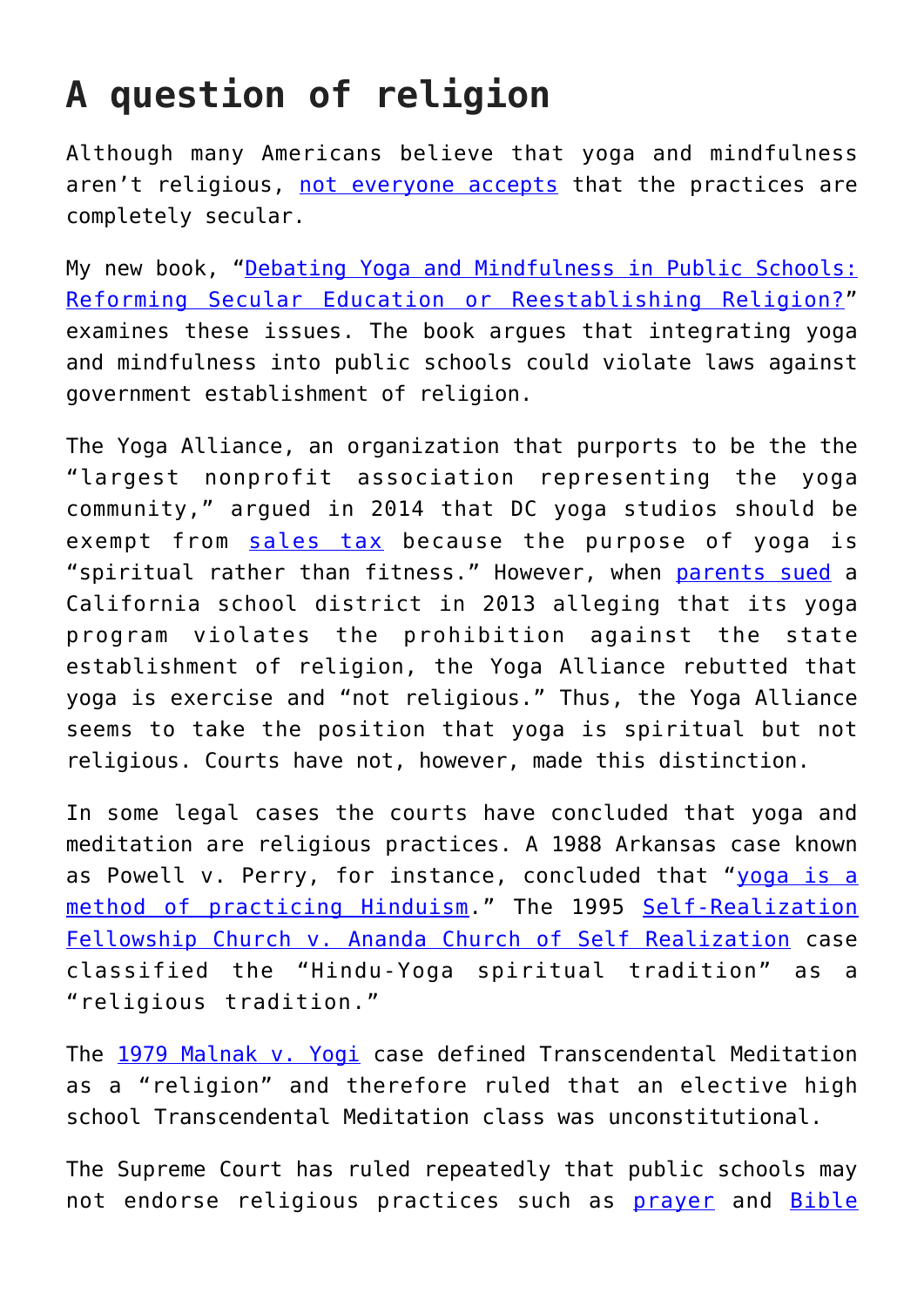reading, even if kids are allowed to "opt out." The Court ruled that [practicing religion in the classroom is coercive](https://supreme.justia.com/cases/federal/us/482/578/#tab-opinion-1957185) because of mandatory attendance, teacher authority and peer pressure.

## **Mindfulness = Buddhism?**

"Mindfulness" likewise does "[double duty](https://link.springer.com/content/pdf/bfm%3A978-0-387-09593-6%2F1.pdf)." It sounds like merely "paying attention." However, promoters of mindfulness, such as Jon Kabat-Zinn, say they use it as an "umbrella term" as a ["skillful" way](https://link.springer.com/content/pdf/bfm%3A978-0-387-09593-6%2F1.pdf#page=24) to introduce Buddhist meditation into the mainstream.

In a Buddhist Geeks podcast, Trudy Goodman, founder of Insight LA and a mindfulness teacher, speaks of mindfulness as "[stealth Buddhism](https://web.archive.org/web/20160405015832/http:/www.buddhistgeeks.com/2014/08/bg-331-stealth-buddhism/)," noting that secularly framed classes "aren't that different from our Buddhist classes. They just use a different vocabulary."

Founder of Yoga Ed. [Tara Guber has admitted](https://www.hinduismtoday.com/modules/smartsection/item.php?itemid=1328) to making semantic changes to get her program into a school district where some parents and school board members objected to it, arguing that it was teaching religion. Guber spoke of how yoga can "shift consciousness and alter beliefs."

Some research shows that yoga and mindfulness have [spiritual](https://www.ncbi.nlm.nih.gov/pmc/articles/PMC3151546/) [effects](https://www.ncbi.nlm.nih.gov/pubmed/18374738) even when they are presented secularly.

One study found that over 62 percent of students in "secular" yoga [changed their primary reason](https://www.ncbi.nlm.nih.gov/pubmed/25030795) for practicing. "Most initiate yoga practice for exercise and stress relief, but for many, spirituality becomes their primary reason for maintaining practice," the study states.

I propose that respect for cultural and religious diversity can best be achieved through an [opt-in](https://www.insightsassociation.org/article/opt-vs-opt-out-debate) model of informed consent. That is to say, it may be constitutional for yoga and mindfulness to be available on school grounds, but students